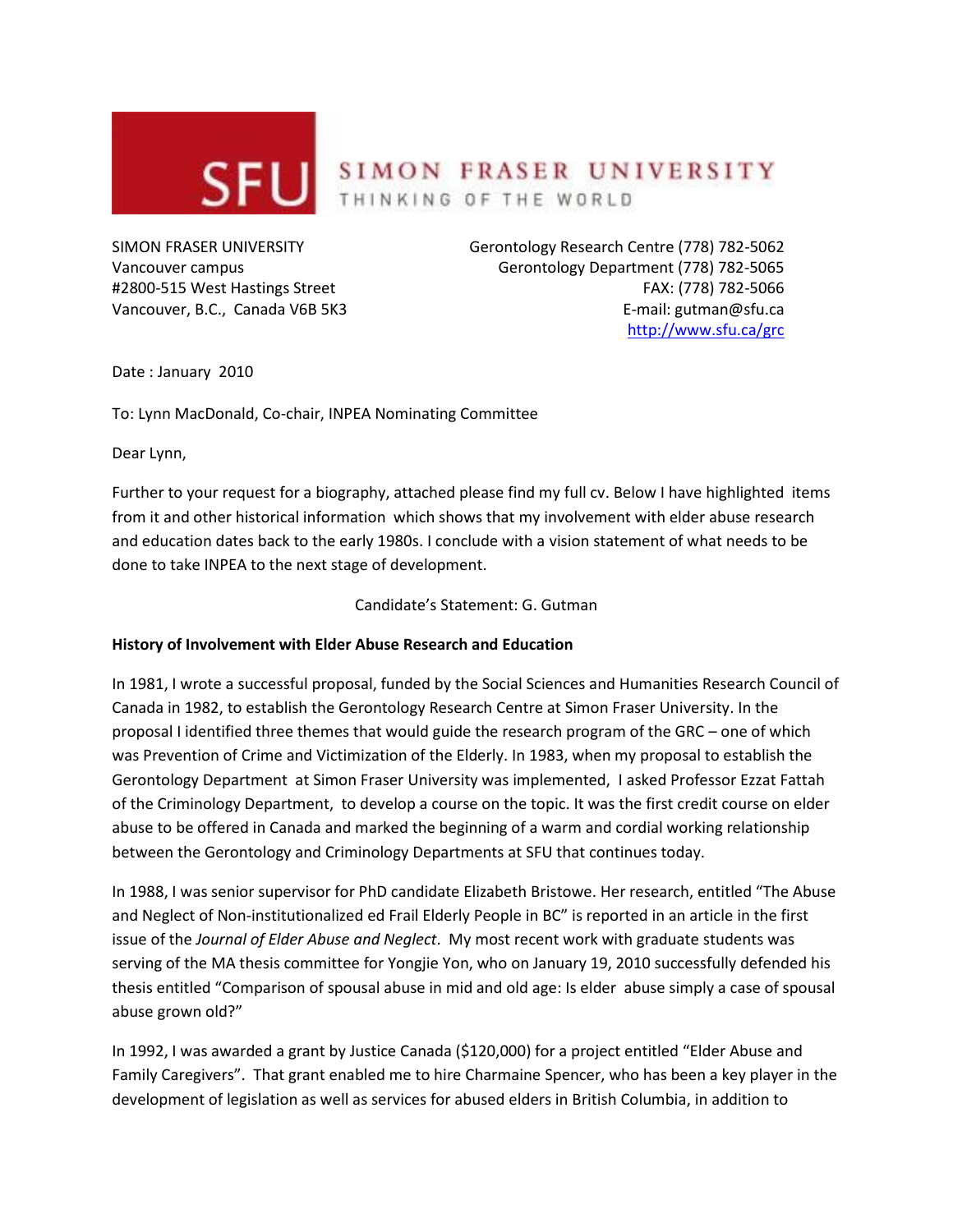authoring many landmark federal documents. Over the years, Charmaine and I have received a number of grants and contracts including:

- Gutman, G.M. and Spencer, C. **Rights and Responsibilites: Developing Professional and Business Ethics for Elder Abuse.** Social Sciences and Humanities Research Council of Canada - Strategic Grants Program, April 1993-March 1995. (\$30,000).
- Gutman, G.M., Spencer, C. and Higgs, A. **Elder Abuse Bibliography.** Forensic Psychiatric Services, B.C. Ministry of Health, March, 1993 (\$15,000)
- Gutman, G.M. and Spencer, C. **Institutional Elder Abuse Bibliography and Discussion Paper**. Mental Health Division, Health Canada. October, 1994-March, 1994 (\$18,000).
- Gutman, G., Tredwell, S., Spencer, C. & Crawford, S. **Seniors Network Mapping**. Health Canada National Population Health Clearinghouse, March, 1998 (\$23,364).
- Spencer, C & Gutman, G. **Sharpening Canada's empirical profile of elder abuse in the community**. Human Resources and Social Development Canada. December 2007-June 2008. (\$25000)

We have co-authored a number of chapters and conference presentations on policy related issues in which elder abuse is a theme or sub-theme including:

- $\bullet$ Gutman, G.M., Wister, A.V., Spencer, C. & Staddon, N. Older refugees in Canada: Profile, health needs and social service issues. In: A.V. Wister & G.M. Gutman (Eds.) **Health Systems and Aging in Selected Pacific Rim Countries: Cultural Diversity and Change** (pp.125-146). Vancouver, Gerontology Research Centre, Simon Fraser University.
- Gutman, G., Araki, Y. & Spencer, C. **Assisted living in British Columbia Canada: Policy shifts and**  aftershocks. Paper presented in the symposium "Supportive Housing Home Modification", 18<sup>th</sup> World Congress of Gerontology, Rio de Janiero, June 26-30, 2005.
- Spencer, S. & Gutman, G. **Hunting of the snarf – the elusive search for one big theory for abuse in later life.** Paper presented in the symposium Elder Abuse: the Need for Theory at the Annual Meeting of the Gerontological Society of America, Baltimore, MD, November 21-25, 2008

Currently, we have an edited collection in press, to be released in February or March as an electronic book:

Gutman, G. & Spencer, C. (Eds.) (in press). **Aging, Ageism and Abuse: Moving From Awareness to Action**. Burlington, MA: Elsevier Publishers

## **Involvement and Support of INPEA**

Since its founding in 1997, I have been a strong supporter and advocate of INPEA . During the 2001 IAGG Congress in Vancouver, I made a special effort to solicit papers, posters and symposia so as to establish elder abuse as a stream within the Congress. Subsequent to becoming IAGG President, I encouraged the IAGG regional chairs to incorporate elder abuse as an important theme in their regional congresses and in 2004 was instrumental in establishing INPEA as a Standing Committee of IAGG. This gave it visibility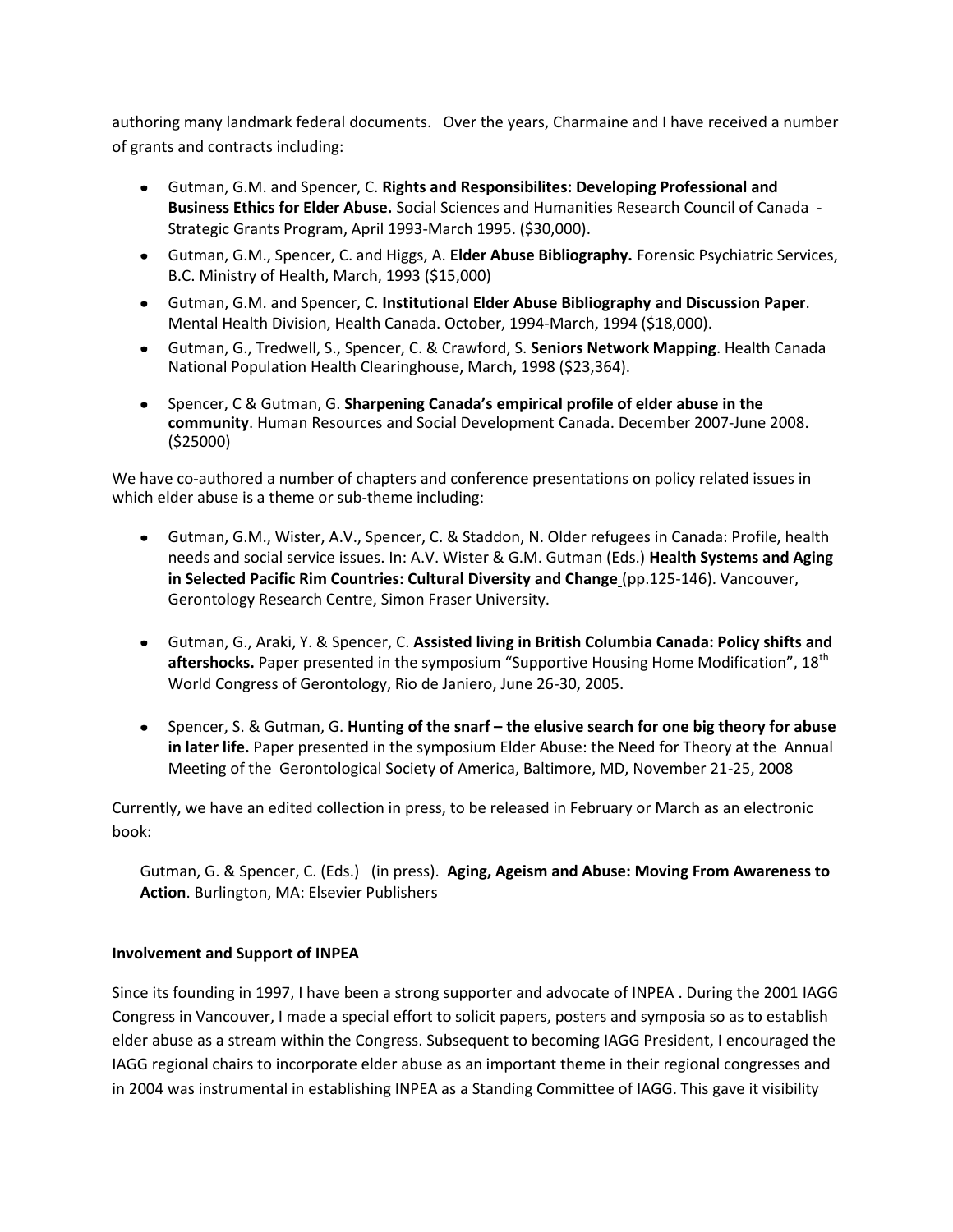among the 64 member national organizations of IAGG as well as a voice at the IAGG Council meetings. During my term as IAGG President, I also established the IAG Rosalie Wolf Endowment fund, made it possible for INPEA to obtain a grant from IAGG to establish a student section, and at the 2005 World Congress it supported a student poster competition on elder abuse.

I have served as a Special Advisor to INPEA since 2003 and in September 2005, was the recipient of the INPEA **International Rosalie Wolf Memorial Award .** 

I have been a member of the organizing committee for all World Elder Abuse Awareness Day official INPEA celebrations held to date. In the case of WEAAD 3, I was co-chair with Elizabeth Podniecks and Lynn MacDonald and the person responsible for logistics for the very successful event that took place in in Ottawa, Canada. This two day event attracted over 200 participants, and reinforced INPEA's image as the lead international organization with respect to elder abuse. The high quality of the presentations discussions can be seen on the INPEA website.

## **Vision Statement**

I believe that INPEA is at a cross-roads. As discussed at the several strategic planning sessions that have been held over the past several years, it has evolved from a loose, informal grouping of individuals – some working in the area of adult protection, some working as researchers, some as practitioners, some doctors, lawyers, and social workers who wished to share best practices -- to an organization that could influence national and international policy. To do so, however, some changes must be made. IINPEA needs to formalize its policies and procedures with respect to leadership succession and election and appointment of officers, advisors, regional and national representatives. It needs to clarify and formalize the reporting relationship between regional and national representatives, the board, the executive committee, and generally operate in a clear and transparent manner and according to standard organizational practices. It also needs to establish a strong financial base and clarify fiduciary responsibilities and relationships with its partners .

While others within INPEA's membership have stronger records than I do with respect to elder abuse research and practice, I bring to the position of President sound and recognized credentials as a gerontological researcher and educator. I am author /editor of 22 books, over 150 peer reviewed publications and reports, and approximately 300 conference presentations on a broad range of areas that cross-cut elder abuse. Most important at this juncture in historical time, I bring knowledge and experience of how to successfully operate an international organization that is multidisciplinary and has as its goals, the fostering of research and education as well as advocacy. I believe I have the right combination of "political savvy", vision, and the ability to draw individuals together that would enable INPEA to build on the excellent legacy of its first 12 years and achieve a new level of influence and respect.

Respectfully submitted,